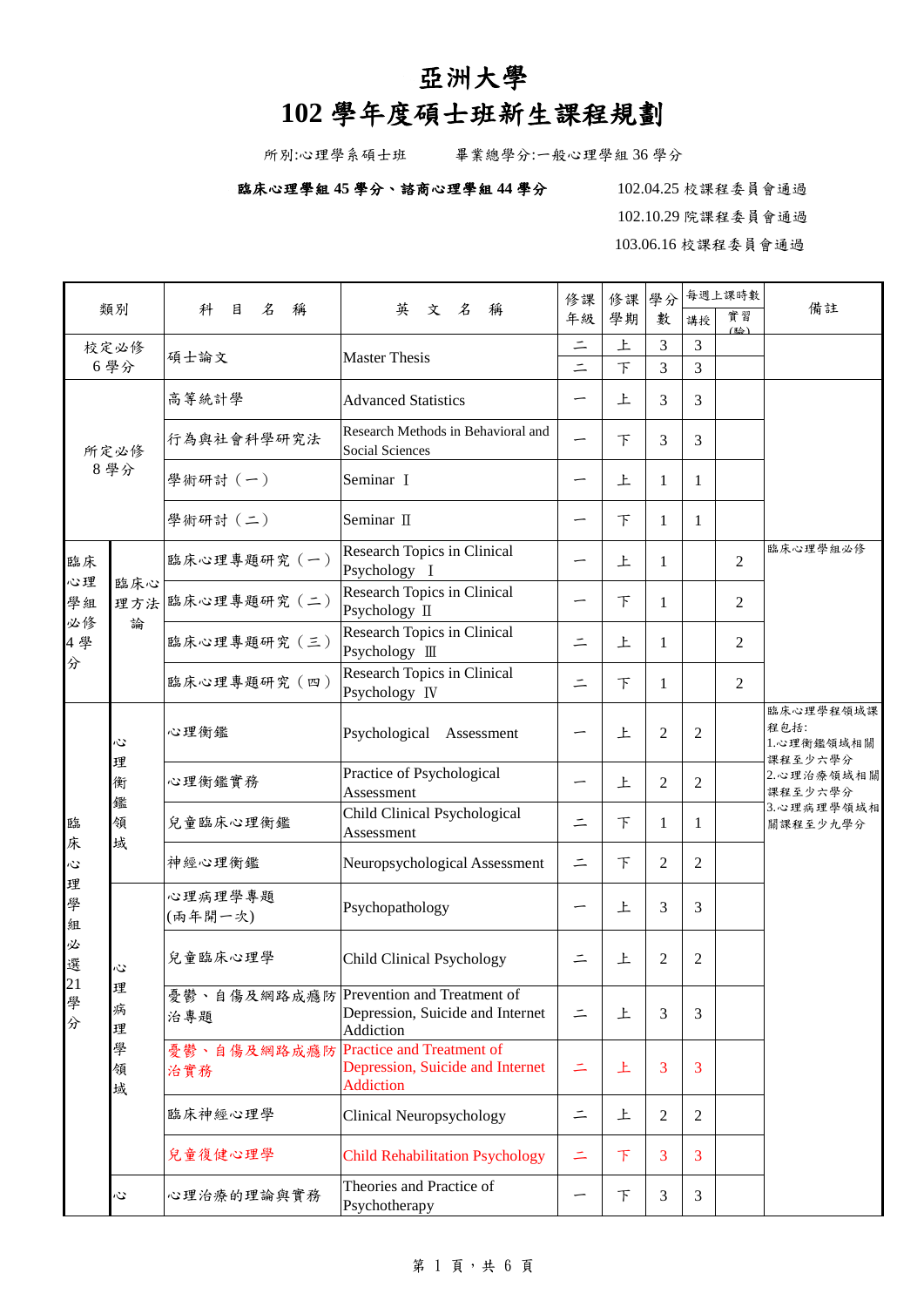|                    |                     |                                              |                                                                                | 修課                                                        | 修課     | 學分             | 每週上課時數         |           | 備註                                                              |
|--------------------|---------------------|----------------------------------------------|--------------------------------------------------------------------------------|-----------------------------------------------------------|--------|----------------|----------------|-----------|-----------------------------------------------------------------|
|                    | 類別                  | 名<br>稱<br>科<br>目                             | 英<br>文 名<br>稱                                                                  | 年級                                                        | 學期     | 數              | 講授             | 實習<br>(图) |                                                                 |
|                    | 理<br>治              | 兒童臨床心理治療                                     | Child Clinical Psychotherapy                                                   | $\equiv$                                                  | 下      | 1              | 1              |           |                                                                 |
|                    | 療<br>領              | 認知行為心理治療專題                                   | Special Topics in<br>Cognitive-Behavioral Therapy                              |                                                           | 下      | 3              | 3              |           |                                                                 |
|                    | 域                   | 應用                                           | 認知行為心理治療之臨床 Clinical Application to Cognitive-<br><b>Behavioral Therapy</b>    |                                                           | 下      | 3              | 3              |           |                                                                 |
|                    |                     | 臨床心理專業倫理與法規                                  | <b>Ethics and Law of Professional</b><br>Clinical psychology                   |                                                           | 下      | 3              | 3              |           |                                                                 |
|                    | 其                   | 高等社會或人格心理學<br>(與一般組合開)                       | <b>Advanced Social or Personality</b><br>Psychology                            |                                                           | 上      | 3              | 3              |           |                                                                 |
|                    | È<br>領<br>域         | 高等認知或發展心理學 Advanced Cognitive or<br>(與一般組合開) | Developmental Psychology                                                       |                                                           | 上      | 3              | 3              |           |                                                                 |
|                    |                     | (與一般組合開)                                     | 高等生理與神經心理學 Advanced Biopsychology and<br>Neuropsychology                       |                                                           | 下      | 3              | 3              |           |                                                                 |
|                    |                     | 高等心理藥物學<br>(與一般組合開                           | <b>Advanced Psychopharmacology</b>                                             |                                                           | 下      | 3              | 3              |           |                                                                 |
|                    | 諮商與<br>療理論研究<br>領域  |                                              | 心理治 諮商與心理治療理論專題 Special Topics in Theories of<br>Counseling and Psychotherapy  |                                                           | 上      | 3              | 3              |           | 每領域至少修習3學<br>分,合計21學分以上:<br>1. 諮商與心理治療理<br>論領域課程<br>2. 諮商與心理治療實 |
|                    | 諮商與<br>療實務研究<br>領域  |                                              | 心理治 諮商與心理治療實務專題 Special Topics in Practice of<br>Counseling and Psychotherapy  |                                                           | 下      | 3              | 3              |           | 務領域課程<br>3. 諮商倫理與法規領<br>域課程<br>4. 心理健康與變態心<br>理學領域課程            |
| 諮<br>商<br>Š,       | 諮商倫<br>理與法<br>理 規領域 | 研究                                           | 諮商專業倫理與法規專題Special Topics in Ethics and Law<br>of Professional Counseling      |                                                           | 上      | 3              | 3              |           | 5. 個案評估與心理衡<br>鑑領域課程<br>6. 團體諮商與心理治<br>療領域課程                    |
| 學                  |                     | 組心理健心理衛生專題研究                                 | Special Topics in Mental Health                                                |                                                           | $\top$ | 3              | 3              |           | 7. 諮商兼職(課程)實                                                    |
| 領<br>課<br>選<br>必   | 域康與變<br>程態心理<br>學領域 | 心理病理學專題<br>(與臨床組合開)                          | Psychopathology                                                                |                                                           | 上      | 3              | 3              |           | 習領域課程                                                           |
| 學<br>21<br>分<br>以上 | 個案評<br>理衡鑑<br>領域    | 估與心心理衡鑑專題研究                                  | Special Topics in Psychological<br>Assessment                                  |                                                           | 上      | 3              | 3              |           |                                                                 |
|                    | 商與心研究               |                                              | 團體諮團體諮商理論與技術專題Special Topics in Theories and<br>Techniques of Group Counseling |                                                           | $\top$ | 3              | 3              |           |                                                                 |
|                    | 理治療<br>領域           | 團體諮商實務專題研究                                   | Special Topics in Practice of<br><b>Group Counseling</b>                       | ⋍                                                         | 上      | 3              | 3              |           |                                                                 |
|                    |                     | 諮商兼 諮商實習(一)                                  | Practicum in Counseling(I)                                                     | $\equiv$                                                  | 上      | $\overline{2}$ | $\overline{2}$ |           |                                                                 |
|                    | 職 (課<br>習領域         | 程)實診商實習(二)                                   | Practicum in Counseling(II)                                                    |                                                           | 下      | $\overline{c}$ | 2              |           |                                                                 |
| 諮商組其他選<br>修課程      |                     | 諮商與心理治療實務專題                                  | Special Topics in Practice of<br>Counseling and Psychotherapy                  | $\stackrel{\scriptscriptstyle{>}}{\scriptscriptstyle{=}}$ | 上下     | 3              | 3              |           |                                                                 |

## 第 2 頁,共 6 頁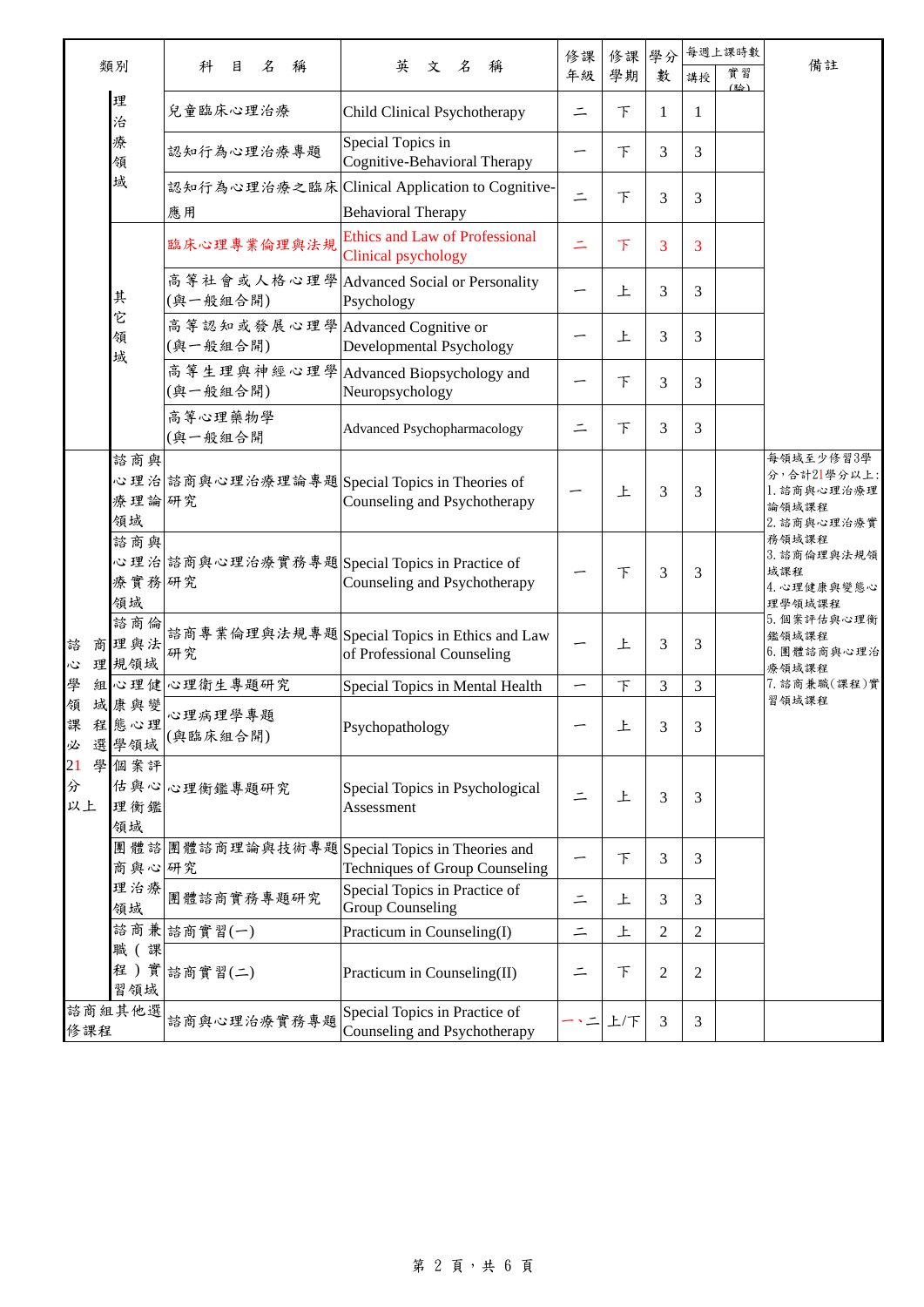|        |        |        |                                                      |                                                                        |                                                       |   |                              |                                                            |          |             |          | 修課       | 修課   | 學分                    |    | 每週上課時數 |                 |  |  |  |  |  |  |
|--------|--------|--------|------------------------------------------------------|------------------------------------------------------------------------|-------------------------------------------------------|---|------------------------------|------------------------------------------------------------|----------|-------------|----------|----------|------|-----------------------|----|--------|-----------------|--|--|--|--|--|--|
|        | 類別     |        |                                                      | 科                                                                      | 目                                                     | 名 | 稱                            | 英                                                          | 文名       |             | 稱        | 年級       | 學期   | 數                     | 講授 | 實習     | 備註              |  |  |  |  |  |  |
|        |        |        | (略)<br>創傷與危機處理 Trauma and Crisis Intervention        |                                                                        |                                                       |   |                              |                                                            |          |             |          |          |      |                       |    |        |                 |  |  |  |  |  |  |
|        |        |        | 表達性藝術治療 Expressive Arts Therapy                      |                                                                        |                                                       |   |                              |                                                            |          |             |          |          |      |                       |    |        |                 |  |  |  |  |  |  |
|        |        |        | 性與性別發展議題 Issues in Sex and Gender Development        |                                                                        |                                                       |   |                              |                                                            |          |             |          |          |      |                       |    |        |                 |  |  |  |  |  |  |
|        |        |        |                                                      |                                                                        |                                                       |   |                              | 家庭與婚姻專題 Special Topics in Family and Marriage              |          |             |          |          |      |                       |    |        |                 |  |  |  |  |  |  |
|        |        |        |                                                      | 家庭暴力專題 Special Topics in Domestic Violence                             |                                                       |   |                              |                                                            |          |             |          |          |      |                       |    |        |                 |  |  |  |  |  |  |
|        |        |        |                                                      |                                                                        | 哀傷諮商專題 Special Topics in Grief Counseling and Therapy |   |                              |                                                            |          |             |          |          |      |                       |    |        |                 |  |  |  |  |  |  |
|        |        |        |                                                      | 特殊家庭議題研究 Special Issues in Family                                      |                                                       |   |                              |                                                            |          |             |          |          |      |                       |    |        |                 |  |  |  |  |  |  |
|        |        |        |                                                      | 身心障礙者心理諮商專題 Special Topics in Counseling Individuals with Disabilities |                                                       |   |                              |                                                            |          |             |          |          |      |                       |    |        |                 |  |  |  |  |  |  |
|        |        |        |                                                      | 常見心理疾病議題研究 Current Issues in Mental Disorders                          |                                                       |   |                              |                                                            |          |             |          |          |      |                       |    |        |                 |  |  |  |  |  |  |
|        |        |        |                                                      | 多元文化諮商議題 Issues in Multicultural Counseling                            |                                                       |   |                              |                                                            |          |             |          |          |      |                       |    |        |                 |  |  |  |  |  |  |
|        |        |        |                                                      | 物質濫用與成瘾 Substance Abuse and Dependence                                 |                                                       |   |                              |                                                            |          |             |          |          |      |                       |    |        |                 |  |  |  |  |  |  |
|        |        |        |                                                      | 性侵害治療議題 Issues in Sexual Abuse Therapy                                 |                                                       |   |                              |                                                            |          |             |          |          |      |                       |    |        |                 |  |  |  |  |  |  |
|        |        |        |                                                      | 特殊兒童心理諮商專題 Special Topics in Counseling Exceptional Children           |                                                       |   |                              |                                                            |          |             |          |          |      |                       |    |        |                 |  |  |  |  |  |  |
|        |        |        |                                                      |                                                                        |                                                       |   |                              | 家庭系統理論與介入 Theory and Intervention of Family System         |          |             |          |          |      |                       |    |        |                 |  |  |  |  |  |  |
|        |        |        |                                                      |                                                                        |                                                       |   | 犯罪心理學 Criminal Psychology    |                                                            |          |             |          |          |      |                       |    |        |                 |  |  |  |  |  |  |
|        |        |        |                                                      |                                                                        |                                                       |   |                              | 焦點解決短期治療 Solution-Focused Brief Therapy                    |          |             |          |          |      |                       |    |        |                 |  |  |  |  |  |  |
|        |        |        |                                                      |                                                                        |                                                       |   | 敘事治療 Narrative Therapy       |                                                            |          |             |          |          |      |                       |    |        |                 |  |  |  |  |  |  |
|        |        |        |                                                      | 生涯諮商與輔導 Career Counseling and Guidance                                 |                                                       |   |                              |                                                            |          |             |          |          |      |                       |    |        |                 |  |  |  |  |  |  |
|        |        |        | 青少年心理健康專題 Special Topics in Adolescent Mental Health |                                                                        |                                                       |   |                              |                                                            |          |             |          |          |      |                       |    |        |                 |  |  |  |  |  |  |
| 分      |        | 實      |                                                      | 高等認知或發展心理學                                                             |                                                       |   |                              | Advanced Cognitive or                                      |          |             |          |          | 上    | 3                     | 3  |        | 一般心理學組領域<br>課程: |  |  |  |  |  |  |
| 組<br>選 | 般<br>心 | 驗<br>心 |                                                      |                                                                        |                                                       |   |                              | Developmental Psychology<br>Advanced Biopsychology and     |          |             |          |          |      |                       |    |        | 本組學生必選12        |  |  |  |  |  |  |
| 俢      | 理<br>學 | 理<br>學 |                                                      | 高等生理與神經心理學<br>Neuropsychology                                          |                                                       |   | 下                            | 3                                                          | 3        |             | 學分以上領域課  |          |      |                       |    |        |                 |  |  |  |  |  |  |
| 12     | 組      | 領域     |                                                      | 高等心理藥物學                                                                |                                                       |   |                              | Advanced Psychopharmacology                                |          |             |          | $\equiv$ | F    | 3                     | 3  |        | 程。              |  |  |  |  |  |  |
| 學<br>分 |        |        |                                                      |                                                                        |                                                       | - |                              |                                                            |          |             | 兩個領域分別成組 |          |      |                       |    |        |                 |  |  |  |  |  |  |
|        |        |        |                                                      | 實驗心理學專題                                                                |                                                       |   |                              | Seminar in Experimental                                    | $\equiv$ | $\top$<br>上 | 3<br>3   | 3<br>3   |      | 後,各組學生必選<br>組內領域課程 12 |    |        |                 |  |  |  |  |  |  |
|        |        |        |                                                      |                                                                        |                                                       |   | Psychology                   |                                                            | $\top$   | 3           | 3        |          | 學分以上 |                       |    |        |                 |  |  |  |  |  |  |
|        |        |        |                                                      |                                                                        |                                                       |   |                              |                                                            |          |             |          |          |      |                       |    |        |                 |  |  |  |  |  |  |
|        |        |        |                                                      | 認知神經心理學 Cognitive Neuropsychology<br>認知神經科學文獻討論 Neuroscience Readers   |                                                       |   |                              |                                                            |          |             |          |          |      |                       |    |        |                 |  |  |  |  |  |  |
|        |        |        |                                                      |                                                                        |                                                       |   |                              | 行為測量與實驗分析 Behavioral Measurement and Experimental Analysis |          |             |          |          |      |                       |    |        |                 |  |  |  |  |  |  |
|        |        |        |                                                      |                                                                        |                                                       |   | 大腦與記憶 Brain and Memory       |                                                            |          |             |          |          |      |                       |    |        |                 |  |  |  |  |  |  |
|        |        |        |                                                      | 思考與問題解決 Thinking and Problem Solving                                   |                                                       |   |                              |                                                            |          |             |          |          |      |                       |    |        |                 |  |  |  |  |  |  |
|        |        |        |                                                      |                                                                        |                                                       |   |                              | 決策心理學 Psychology of Decision Making                        |          |             |          |          |      |                       |    |        |                 |  |  |  |  |  |  |
|        |        |        |                                                      |                                                                        |                                                       |   | 認知發展 Cognitive Development   |                                                            |          |             |          |          |      |                       |    |        |                 |  |  |  |  |  |  |
|        |        |        |                                                      |                                                                        |                                                       |   | 視覺認知 Visual Cognition        |                                                            |          |             |          |          |      |                       |    |        |                 |  |  |  |  |  |  |
|        |        |        |                                                      |                                                                        |                                                       |   |                              | 知覺心理學專題 Topics in Advanced Human Perception                |          |             |          |          |      |                       |    |        |                 |  |  |  |  |  |  |
|        |        |        |                                                      |                                                                        |                                                       |   |                              | 學習心理學專論 Topics in Learning Psychology                      |          |             |          |          |      |                       |    |        |                 |  |  |  |  |  |  |
|        |        |        |                                                      |                                                                        |                                                       |   | 眼動儀研究 Eyetracker in Research |                                                            |          |             |          |          |      |                       |    |        |                 |  |  |  |  |  |  |
|        |        |        |                                                      |                                                                        |                                                       |   |                              | 圖片與眼動 Picture and Eye Movement                             |          |             |          |          |      |                       |    |        |                 |  |  |  |  |  |  |
|        |        |        |                                                      |                                                                        |                                                       |   |                              | 閲讀與眼動 Reading and Eye Movement                             |          |             |          |          |      |                       |    |        |                 |  |  |  |  |  |  |
|        |        |        |                                                      |                                                                        |                                                       |   |                              |                                                            |          |             |          |          |      |                       |    |        |                 |  |  |  |  |  |  |
|        |        | 心<br>理 | 用                                                    | 應高等社會或人格心理學                                                            |                                                       |   |                              | <b>Advanced Social or Personality</b><br>Psychology        |          |             |          | 上        | 3    | 3                     |    |        |                 |  |  |  |  |  |  |
|        |        | 學領     | 社                                                    | 高等組織心理學                                                                |                                                       |   |                              | <b>Advanced Organizational</b>                             |          |             |          |          | 上    | 3                     | 3  |        |                 |  |  |  |  |  |  |
|        |        | 域      |                                                      |                                                                        |                                                       |   |                              | Psychology                                                 |          |             |          |          |      |                       |    |        |                 |  |  |  |  |  |  |
|        |        |        |                                                      | 高等工業心理學                                                                |                                                       |   |                              | Advanced Industrial Psychology                             |          |             |          |          | 下    | 3                     | 3  |        |                 |  |  |  |  |  |  |
|        |        |        |                                                      | 社會與人格心理學專題                                                             |                                                       |   |                              | Seminar in Social and Personality                          |          |             |          |          | F    | 3                     | 3  |        |                 |  |  |  |  |  |  |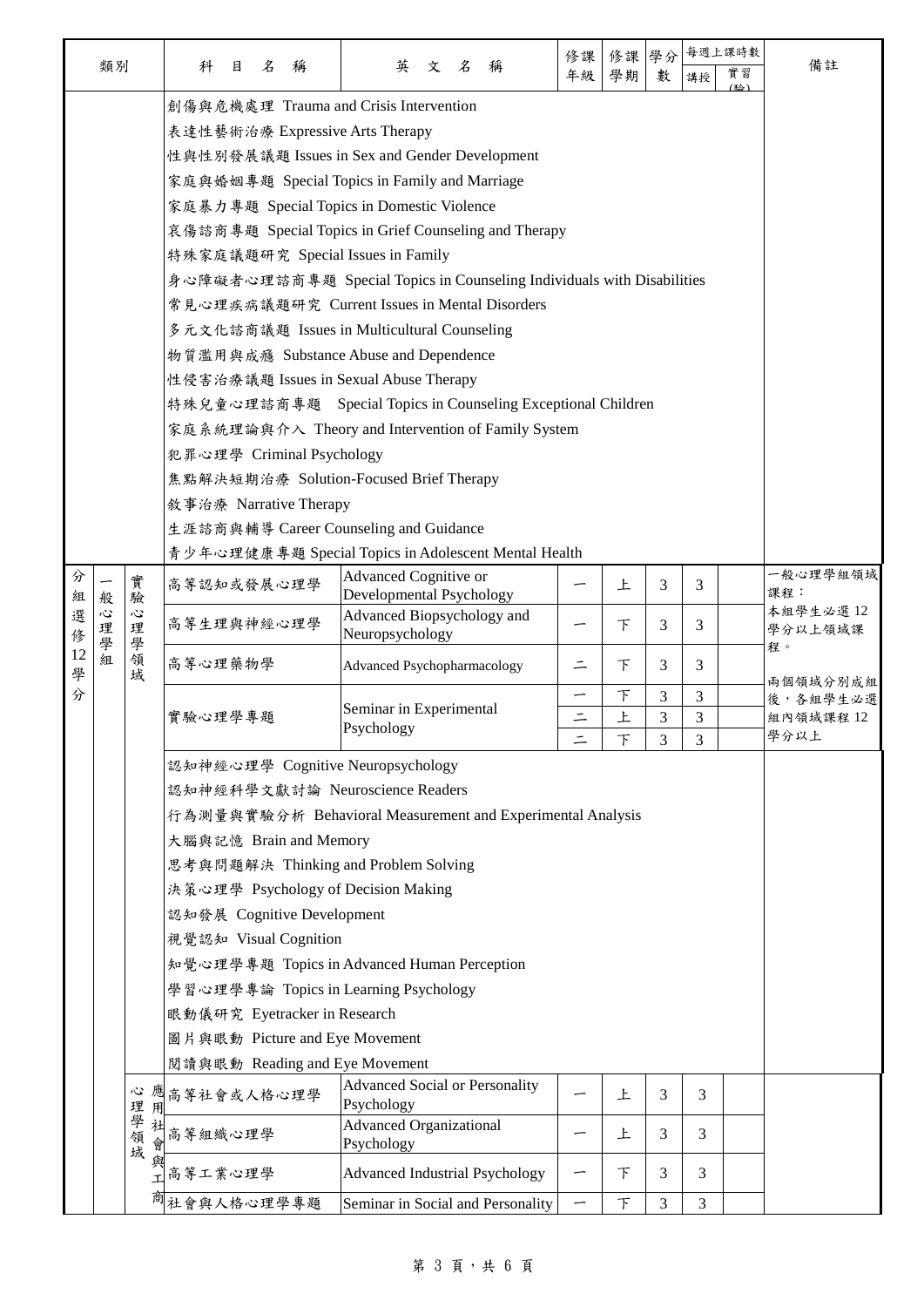|        | 類別                                                                                                                  |         | 目<br>名<br>稱<br>科                            | 英<br>文名<br>稱                                                  | 修課       | 修課     | 學分             | 每週上課時數         | 實習  | 備註 |  |  |  |
|--------|---------------------------------------------------------------------------------------------------------------------|---------|---------------------------------------------|---------------------------------------------------------------|----------|--------|----------------|----------------|-----|----|--|--|--|
|        |                                                                                                                     |         |                                             |                                                               | 年級       | 學期     | 數              | 講授             | (脸) |    |  |  |  |
|        |                                                                                                                     |         |                                             | Psychology                                                    | $\equiv$ | 上      | 3              | 3              |     |    |  |  |  |
|        |                                                                                                                     |         |                                             |                                                               | $\equiv$ | $\top$ | 3              | 3              |     |    |  |  |  |
|        |                                                                                                                     |         | 正向心理學 Positive Psychology                   |                                                               |          |        |                |                |     |    |  |  |  |
|        |                                                                                                                     |         | 自我心理學 Self Psychology                       |                                                               |          |        |                |                |     |    |  |  |  |
|        |                                                                                                                     |         | 犯罪心理學 Criminal psychology                   |                                                               |          |        |                |                |     |    |  |  |  |
|        |                                                                                                                     |         | 當代社會議題研討 Current Issues in Society          |                                                               |          |        |                |                |     |    |  |  |  |
|        |                                                                                                                     |         | 社會心理學議題 Social Psychology Issues            |                                                               |          |        |                |                |     |    |  |  |  |
|        |                                                                                                                     |         | 人格理論深論 Personality Theory Readers           |                                                               |          |        |                |                |     |    |  |  |  |
|        |                                                                                                                     |         | 成人性格發展 Adult Personality Development        |                                                               |          |        |                |                |     |    |  |  |  |
|        |                                                                                                                     |         | 歷史心理學 Historical Psychology                 |                                                               |          |        |                |                |     |    |  |  |  |
|        |                                                                                                                     |         |                                             | 生命故事與心理傳記學 Life Narratives and Psychobiography                |          |        |                |                |     |    |  |  |  |
| 分      |                                                                                                                     | 應       |                                             |                                                               |          |        |                |                |     |    |  |  |  |
| 組      | 般                                                                                                                   | 用       |                                             |                                                               |          | 下      | 3              | 3              |     |    |  |  |  |
| 選<br>俢 | 心<br>理                                                                                                              | 社<br>會  |                                             |                                                               |          |        |                |                |     |    |  |  |  |
|        | 一學組<br>12<br>學<br>分                                                                                                 | 與<br>工  |                                             |                                                               |          |        |                |                |     |    |  |  |  |
|        |                                                                                                                     | 商       |                                             | Seminar in Industrial Psychology                              |          | 上      | 3              | 3              |     |    |  |  |  |
|        |                                                                                                                     | Š,<br>理 | 工業心理學專題                                     |                                                               |          |        |                |                |     |    |  |  |  |
|        |                                                                                                                     |         |                                             |                                                               |          |        |                |                |     |    |  |  |  |
|        |                                                                                                                     | 一學領域    |                                             |                                                               |          |        |                |                |     |    |  |  |  |
|        |                                                                                                                     |         |                                             |                                                               |          |        |                |                |     |    |  |  |  |
|        |                                                                                                                     |         |                                             |                                                               |          | 下      | 3              | 3              |     |    |  |  |  |
|        |                                                                                                                     |         |                                             |                                                               |          |        |                |                |     |    |  |  |  |
|        |                                                                                                                     |         | 工作分析議題 Issues in Job Analysis               |                                                               |          |        |                |                |     |    |  |  |  |
|        |                                                                                                                     |         | 招募與甄選議題 Issues in Recruitment and Selection |                                                               |          |        |                |                |     |    |  |  |  |
|        |                                                                                                                     |         | 訓練與發展議題 Issues in Training and Development  |                                                               |          |        |                |                |     |    |  |  |  |
|        |                                                                                                                     |         |                                             | 績效評估與目標面談議題 Issues in Performance Appraisal and MBO Interview |          |        |                |                |     |    |  |  |  |
|        |                                                                                                                     |         | 評鑑中心法議題 Issues in Assessment Center         |                                                               |          |        |                |                |     |    |  |  |  |
|        |                                                                                                                     |         |                                             | 人因工程學議題 Issues in Ergonomics and Human Factors                |          |        |                |                |     |    |  |  |  |
|        |                                                                                                                     |         |                                             | 激勵與領導議題 Issues in Motivation and Leadership                   |          |        |                |                |     |    |  |  |  |
|        |                                                                                                                     |         | 團體動力學議題 Issues in Group Dynamics            |                                                               |          |        |                |                |     |    |  |  |  |
|        |                                                                                                                     |         |                                             | 組織文化與發展議題 Issues in Organizational Culture and Development    |          |        |                |                |     |    |  |  |  |
|        |                                                                                                                     |         |                                             | 職場健康心理學議題 Issues in Occupational Health Psychology            |          |        |                |                |     |    |  |  |  |
|        | 助人關係與技巧議題 Issues in Helping Relationship and Skills                                                                 |         |                                             |                                                               |          |        |                |                |     |    |  |  |  |
|        | 創業心理學議題 Issues in Entrepreneurial Psychology                                                                        |         |                                             |                                                               |          |        |                |                |     |    |  |  |  |
|        | 廣告與行銷研究議題 Issues in Advertising and Marketing Research<br>健康行為與健康傳播議題 Issues in Health Psychology and Communication |         |                                             |                                                               |          |        |                |                |     |    |  |  |  |
|        |                                                                                                                     |         |                                             |                                                               |          |        |                |                |     |    |  |  |  |
|        |                                                                                                                     |         |                                             |                                                               |          | F      | $\overline{3}$ | $\overline{3}$ |     |    |  |  |  |
|        |                                                                                                                     |         |                                             | Seminar in Organizational                                     | $\equiv$ | 上      | 3              | $\overline{3}$ |     |    |  |  |  |
|        |                                                                                                                     |         | 組織心理學專題                                     | Psychology                                                    |          |        |                |                |     |    |  |  |  |
|        |                                                                                                                     |         |                                             |                                                               |          | F      | 3              | 3              |     |    |  |  |  |
|        |                                                                                                                     |         |                                             |                                                               |          |        |                |                |     |    |  |  |  |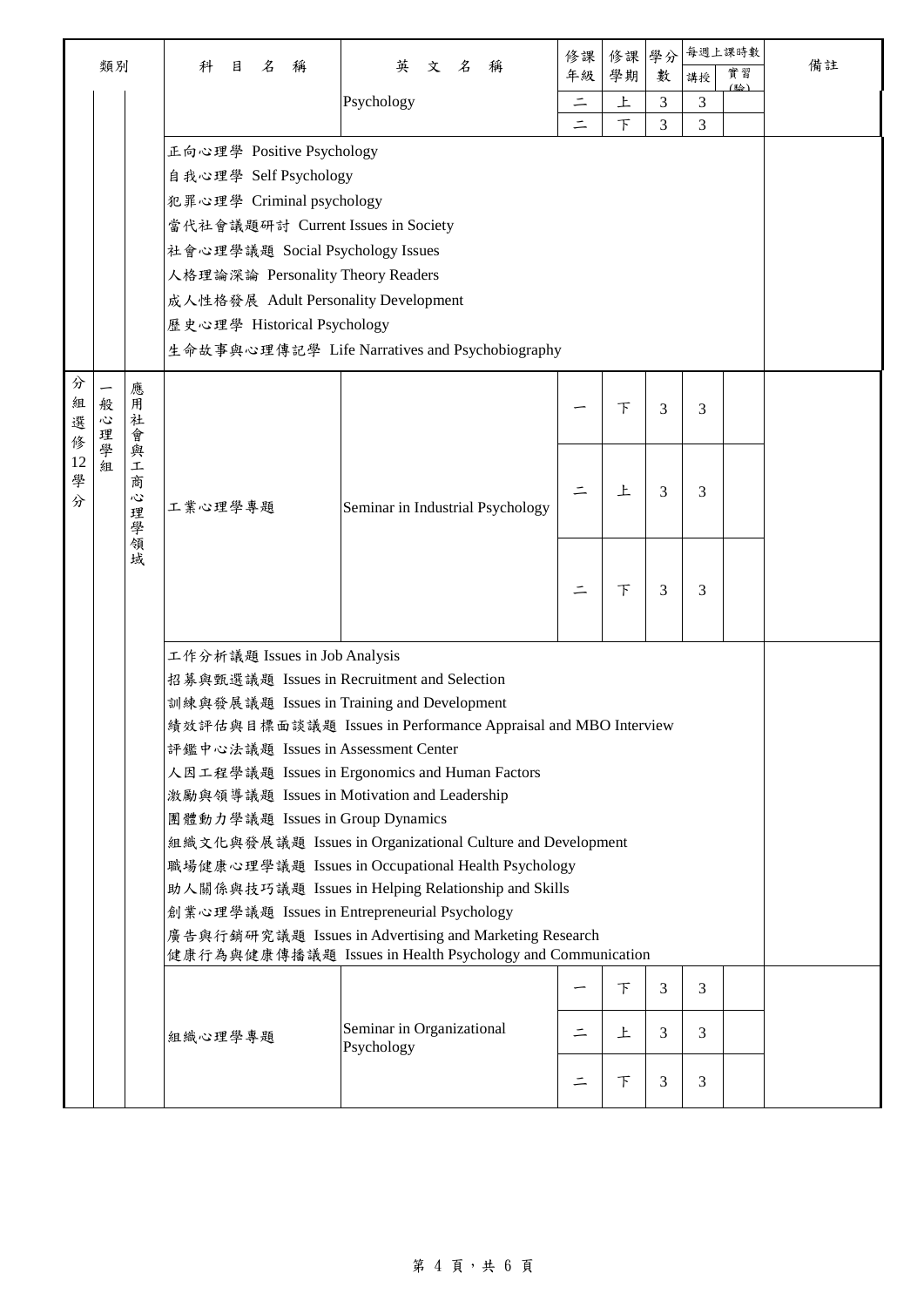|             | 類別                   | 科<br>目                                                                                                                                                                                                                                                                                                                                                                                                                                                                                                                                                                                                                                                                                                                    | 名<br>稱 | 英                                                                     | 文 | $\mathcal{Z}$ | 稱 | 修課<br>年級 | 修課<br>學期    | 學分<br>數             | 講授     | 每週上課時數<br>實習 | 備註                                        |
|-------------|----------------------|---------------------------------------------------------------------------------------------------------------------------------------------------------------------------------------------------------------------------------------------------------------------------------------------------------------------------------------------------------------------------------------------------------------------------------------------------------------------------------------------------------------------------------------------------------------------------------------------------------------------------------------------------------------------------------------------------------------------------|--------|-----------------------------------------------------------------------|---|---------------|---|----------|-------------|---------------------|--------|--------------|-------------------------------------------|
|             |                      | 工作分析議題 Issues in Job Analysis<br>招募與甄選議題 Issues in Recruitment and Selection<br>訓練與發展議題 Issues in Training and Development<br>績效評估與目標面談議題 Issues in Performance Appraisal and MBO Interview<br>評鑑中心法議題 Issues in Assessment Center<br>人因工程學議題 Issues in Ergonomics and Human Factors<br>激勵與領導議題 Issues in Motivation and Leadership<br>團體動力學議題 Issues in Group Dynamics<br>組織文化與發展議題 Issues in Organizational Culture and Development<br>職場健康心理學議題 Issues in Occupational Health Psychology<br>助人關係與技巧議題 Issues in Helping Relationship and Skills<br>創業心理學議題 Issues in Entrepreneurial Psychology<br>廣告與行銷研究議題 Issues in Advertising and Marketing Research<br>健康行為與健康傳播議題 Issues in Health Psychology and Communication |        |                                                                       |   |               |   |          |             |                     |        | [公]          |                                           |
| 實<br>習<br>實 | 欲報考諮<br>商與臨床<br>心理師者 | 諮商駐地實習 (一)                                                                                                                                                                                                                                                                                                                                                                                                                                                                                                                                                                                                                                                                                                                |        | Internship in Counseling I                                            |   |               |   | 三        | 上           | 3                   | 3      |              | 1.僅限諮商心理學<br>組選修<br>2.選修諮商駐地實<br>習者須先修畢諮商 |
| 務<br>選<br>俢 | 必選                   | 諮商駐地實習 (二)                                                                                                                                                                                                                                                                                                                                                                                                                                                                                                                                                                                                                                                                                                                |        | Internship in Counseling II<br><b>Apprenticeship in Clinical</b>      |   |               |   | 三        | 下           | 3                   | 3      |              | 心理學組領域課程<br>1.僅限臨床心理學                     |
|             |                      | 臨床神經心理見習<br>臨床心理實習(一)                                                                                                                                                                                                                                                                                                                                                                                                                                                                                                                                                                                                                                                                                                     |        | Neuropsychology<br>Internship in Clinical Psychology                  |   |               |   | Ξ<br>三   | $\top$<br>上 | 1<br>3              | 1<br>3 |              | 組選修<br>2.選修臨床心理實<br>習者須先修畢臨床              |
|             |                      | 臨床心理實習(二)                                                                                                                                                                                                                                                                                                                                                                                                                                                                                                                                                                                                                                                                                                                 |        | Internship in Clinical Psychology                                     |   |               |   | 三        | 下           | 3                   | 3      |              | 心理學組領域課程                                  |
|             | 一般心理                 | 學組 4 學 研究與實務見習 (一)                                                                                                                                                                                                                                                                                                                                                                                                                                                                                                                                                                                                                                                                                                        |        | $\mathbf{I}$<br>Apprenticeship in Research and<br>Application I       |   |               |   | —        | 上           | 1                   | 1      |              | 一般心理學組必選<br>4學分                           |
|             | 分                    | 研究與實務見習 (二)                                                                                                                                                                                                                                                                                                                                                                                                                                                                                                                                                                                                                                                                                                               |        | Apprenticeship in Research and<br>Application II                      |   |               |   |          | 下           | 1                   | 1      |              |                                           |
|             |                      | 研究與實務實習 (一)                                                                                                                                                                                                                                                                                                                                                                                                                                                                                                                                                                                                                                                                                                               |        | Practicum in Research and<br>Application I                            |   |               |   | ⋍        | 上           | 1                   | 1      |              |                                           |
|             |                      | 研究與實務實習 (二)                                                                                                                                                                                                                                                                                                                                                                                                                                                                                                                                                                                                                                                                                                               |        | Practicum in Research and<br>Application II                           |   |               |   | ⋍        | 下           | 1                   | 1      |              |                                           |
|             | 自由選修<br>6學分          | 科學論文寫作<br>研究方法專題                                                                                                                                                                                                                                                                                                                                                                                                                                                                                                                                                                                                                                                                                                          |        | Scientific Thesis Writing<br>Seminar in Research<br>Methodology       |   |               |   | ⋍        | 上/下<br>上下   | $\mathfrak{Z}$<br>3 | 3<br>3 |              |                                           |
|             |                      | 質化研究法 Qualitative Methods<br>量化研究與統計軟體 Quantitative Methods and Statistical Software<br>多變量分析 Multivariate Analysis<br>高等測量理論 Advanced Psychological Measurement<br>田野研究 Field Study<br>深度訪談與焦點團體 In-Depth Interview and Focus Group<br>組織發展與組織臨床研究 Organization Development and Clinical Research                                                                                                                                                                                                                                                                                                                                                                                                                        |        |                                                                       |   |               |   |          |             |                     |        |              |                                           |
|             |                      | 認知科學綜論                                                                                                                                                                                                                                                                                                                                                                                                                                                                                                                                                                                                                                                                                                                    |        | Topics in Cognitive Science                                           |   |               |   | 드        | 下           | 3                   | 3      |              |                                           |
|             |                      | 高等消費心理學<br>消費心理學專題                                                                                                                                                                                                                                                                                                                                                                                                                                                                                                                                                                                                                                                                                                        |        | <b>Advanced Consumer Psychology</b><br>Seminar in Consumer Psychology |   |               |   | —<br>드   | 下<br>上      | 3<br>3              | 3<br>3 |              |                                           |
|             |                      |                                                                                                                                                                                                                                                                                                                                                                                                                                                                                                                                                                                                                                                                                                                           |        |                                                                       |   |               |   |          |             |                     |        |              |                                           |